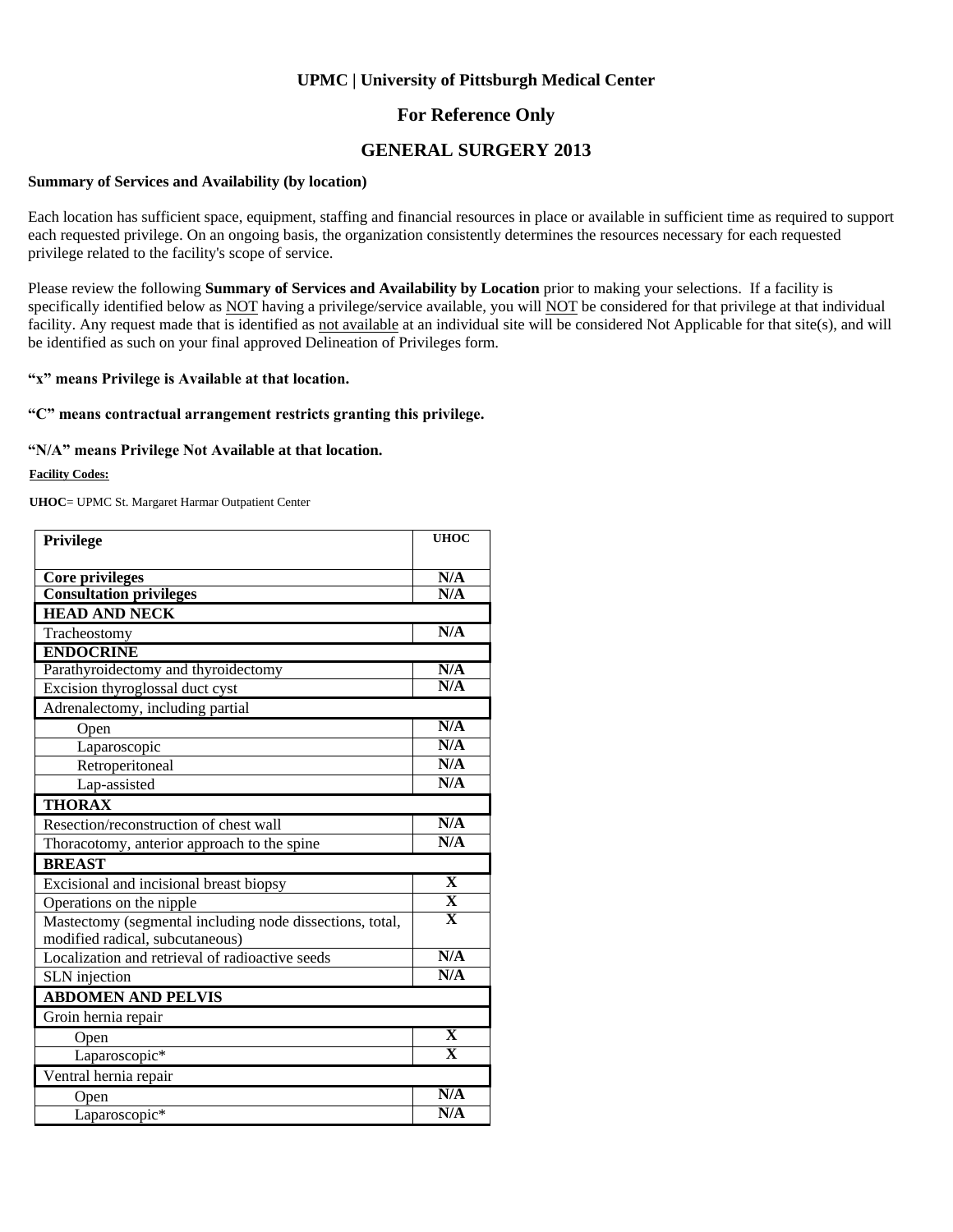### **For Reference Only**

### **GENERAL SURGERY 2013**

**Privilege UHOC** Umbilical hernia repair Open **X**<br>
Laparoscopic\* **X**  Laparoscopic\* **X** Peritoneal/retroperitoneal dissection (e.g. for exposure of the spine or lymphadenectomy) **N/A** Exploratory laparotomy/laparoscopy **N/A**<br>Diaphragmatic Herniorrhaphy **N/A Diaphragmatic Herniorrhaphy ALIMENTARY TRACT** Esophagectomy **N/A** Nissen fundoplication Open **N/A** Laparoscopic **N/A** Gastrectomy, gastroenterostomy, gastrostomy Open **N/A** Laparoscopic<sup>\*</sup> N/A<br>
otomy except highly selective N/A Vagotomy except highly selective Highly selective vagotomy Open **N/A**  Laparoscopic\* **N/A** Cholecystectomy (all techniques), cholecystostomy, common bile duct exploration **N/A** Appendectomy Open **N/A** Laparoscopic **N/A** Incision, excision, resection of intestine, including placement of enterostomy **N/A** Hemorrhoidectomy, Stapled hemorrhoidectomy, sphincterotomy, fistulotomy and other techniques **X** Transanal excision/fulguration of anorectal mass **X** Repair enterocele/rectocele\* **N/A** Reconstructive perineal procedures (sphincteroplasty, repair vesico-vaginal-enteric fistula)\* **N/A** Colectomy (all)/colostomy Open **N/A**  Laparoscopic\* **N/A** Transanal TEMIS N/A<br>TEMS N/A TEMS N/A Splenectomy Open **N/A**  Laparoscopic\* **N/A** Abdominoperineal resection Open **N/A**  Laparoscopically assisted\* **N/A** Restorative proctocolectomy\* **N/A** Liver resections\*

Open **N/A** 

Page 2 of 5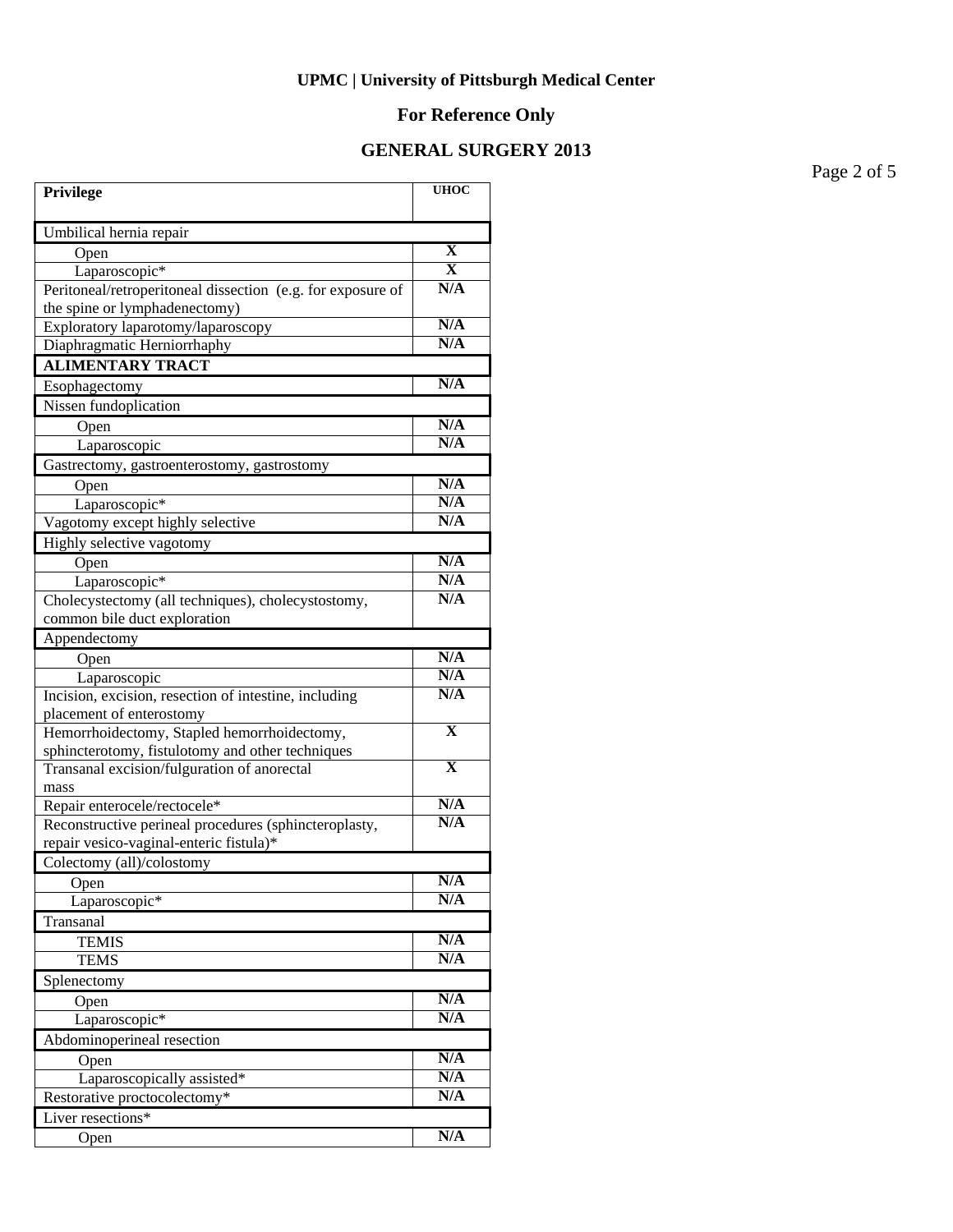# **For Reference Only**

## **GENERAL SURGERY 2013**

Page 3 of 5

| Privilege                                               | <b>UHOC</b> |
|---------------------------------------------------------|-------------|
| Laparoscopic                                            | N/A         |
| Pancreas resections/debridement                         |             |
| Open                                                    | N/A         |
| Laparoscopic                                            | N/A         |
| Pancreatectomy                                          | N/A         |
| <b>GENITOURINARY TRACT</b>                              |             |
| (In conjunction with other procedures)                  |             |
| Insertion cystostomy tube                               | N/A         |
| Partial cystectomy, bladder repair                      | N/A         |
| Nephrectomy                                             | N/A         |
| Hysterectomy                                            | N/A         |
| Salpingooophorectomy                                    | N/A         |
| <b>SKIN/SOFT TISSUE/BONE</b>                            |             |
| Regional lymph node dissections,                        |             |
| partial/complete including sentinel node techniques     |             |
| Cervical                                                | N/A         |
| Axillary                                                | N/A<br>N/A  |
| Mediastinal<br>Periaortic                               | N/A         |
| Pelvic                                                  | N/A         |
| Sentinel Node Biopsy                                    | N/A         |
| Skin grafting, partial and full thickness               | N/A         |
| Fasciotomy                                              | N/A         |
| Amputations                                             | N/A         |
| Biopsy peripheral nerve                                 | N/A         |
| <b>TRAUMA</b>                                           |             |
| Pericardial window/pericardiocentesis                   | N/A         |
| Lung lobectomy                                          | N/A         |
| Pneumonectomy                                           | N/A         |
| Procedures on Esophagus                                 | N/A         |
| Teletrauma                                              | N/A         |
| <b>ENDOSCOPY</b>                                        |             |
| Esophagogastroduodenoscopy/biopsy                       | $\mathbf X$ |
| Esophageal stent placement                              | N/A         |
| Percutaneous endoscopic gastrostomy                     | N/A         |
| Laryngoscopy                                            | N/A<br>N/A  |
| Bronchoscopy/biopsy                                     | X           |
| Anoscopy/Proctoscopy                                    | X           |
| Sigmoidoscopy/Colonoscopy/Biopsy/<br>Polypectomy/Stents |             |
| <b>BURN SURGERY</b>                                     | N/A         |
| <b>INTRAOPERATIVE ULTRASOUND</b>                        | N/A         |
| <b>ULTRASOUND</b>                                       |             |
| Focused Abdominal Sonogram for Trauma                   | N/A         |
| (FAST)                                                  |             |
| <b>VIDEOMAPPING</b>                                     |             |
| Videoassisted parathyroidectomy/thyroidectomy           | N/A         |
| Videoassisted neuroendocrine tumor resection            | N/A         |
| Intraoperative Nuclear Mapping (Gamma Probe)            | N/A         |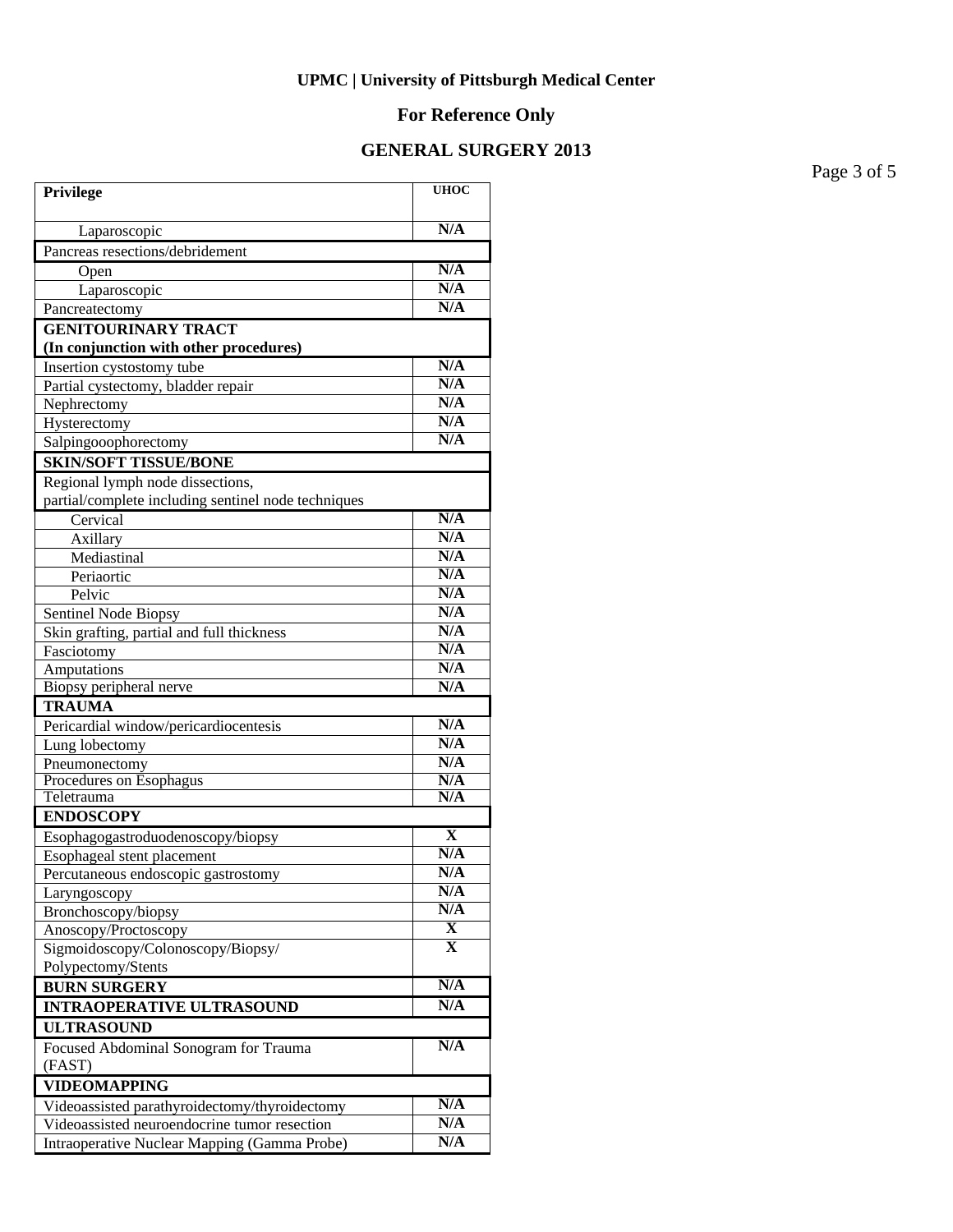# **For Reference Only**

## **GENERAL SURGERY 2013**

Page 4 of 5

| Privilege                                                 | <b>UHOC</b> |
|-----------------------------------------------------------|-------------|
| <b>TELEMEDICINE</b>                                       | N/A         |
| <b>ROBOTICS (Certificate Required)</b>                    | N/A         |
| <b>FLUOROSCOPY</b> (Certificate Required)                 | N/A         |
| <b>LASER</b>                                              |             |
| $Nd:YA\overline{G}$                                       | N/A         |
| CO <sub>2</sub>                                           | N/A         |
| KTP:YAG                                                   | N/A         |
| Argon                                                     | N/A         |
| Excimer-308 nm                                            | N/A         |
| Diode-532 nm                                              | N/A         |
| Diode- 630 nm                                             | N/A         |
| Diode-810 nm                                              | N/A         |
| Diode (Indigo)-832 nm                                     | N/A         |
| Ho:YAG                                                    | N/A         |
| <b>ANESTHESIA</b>                                         |             |
| Moderate Sedation                                         | N/A         |
| <b>CRITICAL CARE</b>                                      |             |
| Medical supervision of intensive care unit patients,      | N/A         |
| emergency transport, critical illness, and multi-system   |             |
| organ failure                                             |             |
| Arterial catheter insertion                               | N/A         |
| Central venous and percutaneous dialysis catheter         | N/A         |
| insertion                                                 |             |
| Pulmonary artery catheter insertion                       | N/A         |
| Pericardiocentesis                                        | N/A         |
| Interpretation and management of hemodynamic data         | N/A         |
| Initiation and management of vasoactive and/or anti-      | N/A         |
| arrhythmic drug infusions                                 |             |
| Debrillation/cardioversion                                | N/A<br>N/A  |
| Transthoracic echocardiography (limited)                  | N/A         |
| Airway management of the non-intubated patient            | N/A         |
| Endotracheal intubation (oral, nasal)                     | N/A         |
| Cricothyrotomy                                            | N/A         |
| Percutaneous tracheostomy                                 | N/A         |
| Bronchoscopy<br>Thoracentesis                             | N/A         |
| Thoracostomy tube insertion/management                    | N/A         |
| Mechanical ventilation - initiation and management        | N/A         |
| Renal replacement therapy management                      | N/A         |
| Nutritional management of the ICU patient                 | N/A         |
| Lumbar puncture                                           | N/A         |
| Intercostal nerve block                                   | N/A         |
| Cardiopulmonary resuscitation                             | N/A         |
| Abdominal paracentesis                                    | N/A         |
| Diagnostic ultrasonography                                | N/A         |
| Fluoroscopy                                               | N/A         |
| Administration of intermittent and continuous sedation,   | N/A         |
| analgesia, and intravenous anesthetics for management of  |             |
| critically ill patients, as well as for moderate and deep |             |